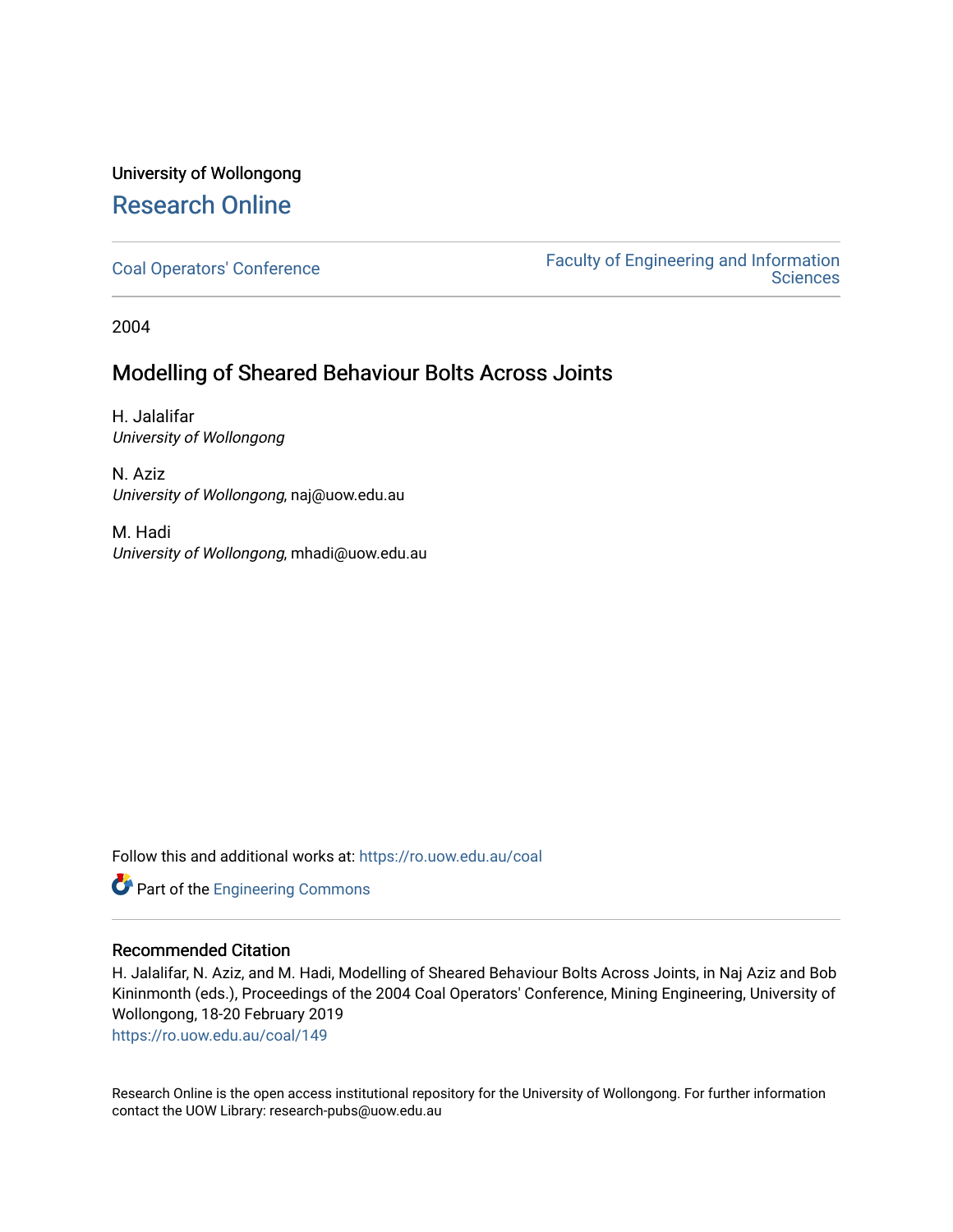# **MODELLING OF SHEARED BEHAVIOUR BOLTS ACROSS JOINTS**

Hossein Jalalifar  $^1$ , Naj Aziz $^1$ , and Mohammad Hadi $^1$ 

*ABSTRACT:* A three dimensional numerical model was developed to simulate the shearing of reinforced joints. Reinforcement of the shearing surfaces is effected with pretensioned bolts installed perpendicular to the sheared joint surface. The influence of bolt pretension forces examined included 20 kN, 50 kN and 80 kN respectively and aimed to complement the experimental work on double shearing of bolts installed in two different strength concrete blocks. Post shear stresses were analysed for both linear and nonlinear regions of the load - deflection curve. Simulation of several models in varying conditions provided a better understanding of the role of bolt pretensioning in sheared joint and bedding plane reinforcement. There was a clear relationship between the level of bolt pretensioning and the shear load applied. It was shown that the strength of the sheared composite medium was influenced by the applied shear load. The modeling study is part of a comprehensive programme of research work aimed at providing a better understanding of load transfer mechanisms in bolt /resin /rock for effective strata reinforcement.

#### **INTRODUCTION**

Significant research have, in the past, been undertaken to study the mechanical behaviour of bolted rock joints, Spang and Egger (1991), Pellet and Boulon(1993), Ferrero (1995). Bjurstrom (1974) was the first to report on the systematic research work on fully grouted rock bolts. His shear tests were conducted on fully cement grout bonded rock bolts embedded in blocks of granite. According to Bjurstrom, inclining the bolt resulted in stiffening the shearing surface by increasing the shear strength at small displacement. Digth (1982) carried out a series of laboratory tests, to evaluate the shear resistance of bolted joints using various materials and he found that the normal stress acting on the joint surface had no influence on the shear resistance and joints with inclined bolts were stiffer than the perpendicular ones. Dight (1982) proposed an expression to predict the maximum force mobilized in the bolt. He found that the failure of the bolt was caused by the combination of axial and shear forces. Ferrero (1995) proposed a shear strength model for reinforced rock joints based on numerical modeling and laboratory tests. The overall strength of the reinforced joint was considered to be the combination of both the dowel effect and the incremental axial force increase due to the bar deformation. Also, Ferrero proposed a modified analytical model for bolts installed perpendicular to the joint plane in stratified bedding plane. Aziz, Pratt and Williams (2003) conducted laboratory studies of double shearing of bolts in concr ete and found that the medium strength and the axial tensional load influenced the level of shear load.

As a continuation of the research on bolting, a programme of numerical modeling is currently been undertaken to simulate the role of profile configuration on the load transfer mechanism bolt pull/push testing and the influence of bolt pretensioning across the sheared surfaces to complement the laboratory studies by Aziz, Pratt and Williams (2003). The 3D FEM modeling was carried out with ANSYS 3D.

#### **EXPERIMENTAL STUDY**

Figure 1 shows the general set up of the assembled double shear box unit in a testing machine and sketch of a deformed bolt together with a post testing deformed bolt. Details of the experimental study on the shear behaviour of bolts in jointed concrete blocks weres reported by Aziz, Pratt, and Williams (2003). Three bolt types were used for the study, they were known as Bolt Types T1, T2 and T3 Respectively. The properties of various bolts are reported by Aziz (2004).

 $\overline{a}$ 

<sup>1</sup> School of Civil, Mining and Environmental Engineering, University of Wollongong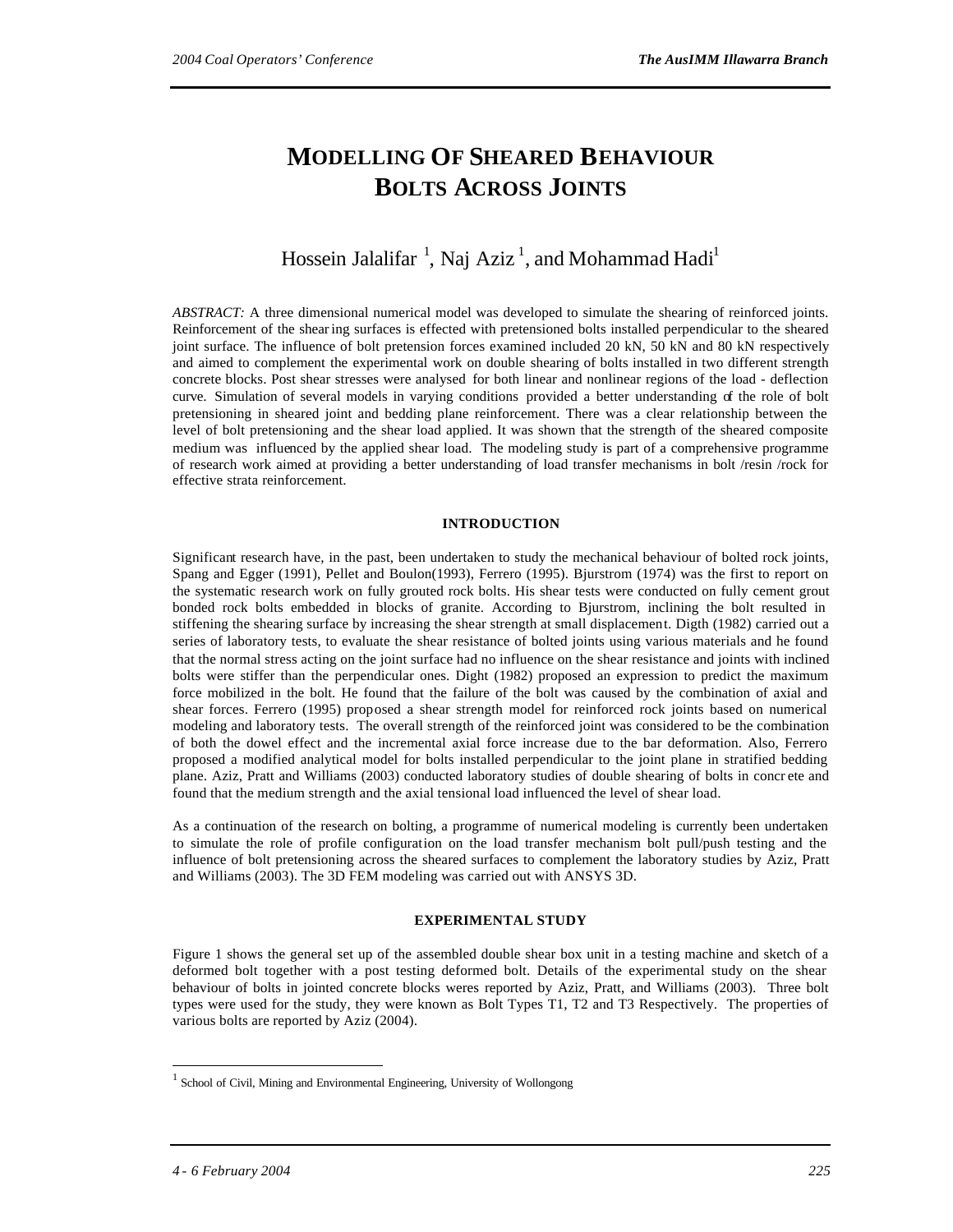

Tests were made with axial confining loads of 20, 50 and 80 KN respectively. The development of shearing loads was examined with respect to the surface profile configuration of the bolt used. Shearing tests were conducted in two different concrete blocks of 20 MPa and 40 MPa strength . Figure 2 shows a typical Shear load and displacement profiles of three different bolts cast in 40 MPa concrete.

The following points were noted from shear load and deflection graphs (Aziz, Pratt and Williams, 2003):

- 1) The shear load of the bolt increased with increasing bolt tension. This behaviour was obvious in bolts with low profiled and widely spaced profiled bolts.
- 2) The strength of the medium has influenced the shear load level but not the trend. Shear load values for all bolts were generally less in 20 Mpa strength concrete medium in comparison to the shear load values of bolts tested in 40 MPa concrete.



**Fig 2 - Shear load and shear displacement of a bolt tested in both 20 and 40 MPa strength concrete and under different tensile loading conditions**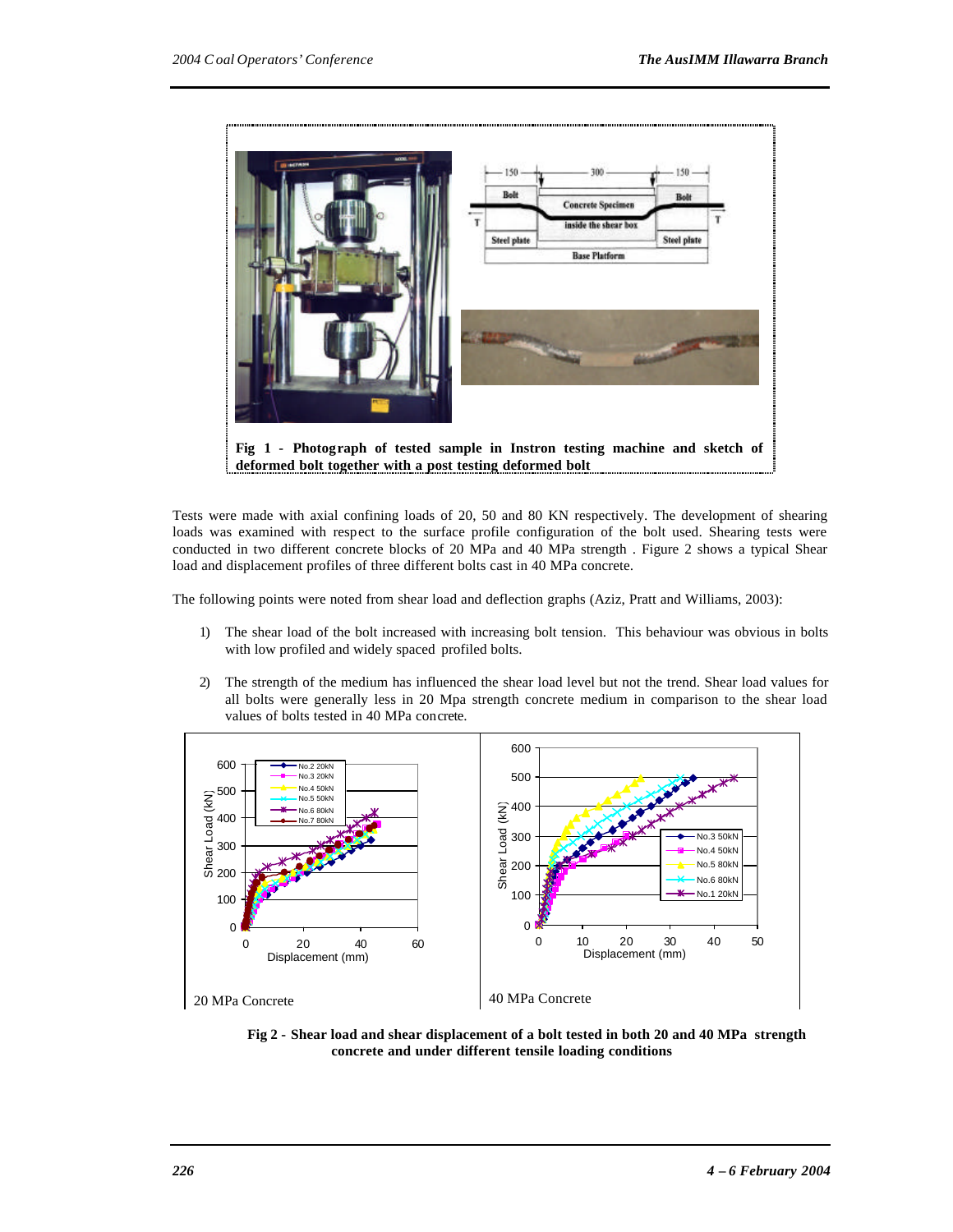- 3) The shear displacement at elastic yield point was not consistent irrespective of the concrete type and the axial load. This was the same for all three bolt types tested.
- 4) High profiled and closely spaced bolts such as Bolt Type T2 displayed constant shear load at all three levels of bolt tension loads in both 20 and 40 MPa concrete mediums. The consistency of shear loads at bolt type elastic yield point was more pronounced that the other bolt types.
- 5) Deflected bolt sections experienced regions of tension and compression. Resin columns remained adhered to the sides of the bolt region that experienced compression, but had broken off the sides that were in tension (Figure 1)

#### **3D NUMERICAL ANALYSIS**

A three dimensional finite element model of the reinforced structure subjected to the shear loading was used to examine the behavior of bolted rock joints and compare it with experimental results. Three governing materials (steel, grout, rock) with two interfaces (bolt-grout and grout-rocks) were considered for the 3D numerical simulation.

A general purpose finite element program (ANSYS,Version 7), specifically designed for advanced structural analysis, was used for 3D simulation of elasto-plastic materials and contact interfaces behaviour. The model bolt core daimeter ( $D_b$ ) of 22 mm and the grouted cylinder ( $D_h$ ) of 27 mm had the same dimensions as those used in the laboratory test. Due to the symmetry of the problem, only one fourth of the system was considered here. Figure 3 shows the three -dimensional model, which consists of 9964 nodes and 6460 elements, and Figure 4 shows the model cross section.

The elastic behavior of the elements was defined by Young's Modulus and Poisson's ratio of various materials as per Table 1.

| Material          | $E$ (GPa) | Poisson's Ratio |
|-------------------|-----------|-----------------|
| Concrete (20 MPa) | 20        | 0.25            |
| Concrete (40 MPa) | 32        | 0.25            |
| Grout             | 12.       | 0.2             |
| <b>Steel</b>      | 200       | 0.3             |

#### **Table 1 - Elastic material properties**

The interface behaviour of grout-concrete was considered as a perfect contact, and was determined from the test results. However, the low value of cohesion (150 KPa) was adopted for grout-steel contact.

3D solid elements (Solid 65 and solid95) that have 8 nodes and 20 nodes were used for concrete, grout and steel respectively, with each node having three translation degrees of freedom, that tolerat ed irregular shapes without significant loss in accuracy. 3D surface-to-surface contact elements (contact 174) were used to represent the contact between 3D target surfaces (steel-grout and rock-grout). This element is applicable to 3D structural contact analysis and is located on the surfaces of 3D solid elements with midside nodes. The numerical modeling was carried out at several sub steps and the middle block of the model was gradually loaded in the direction of shear. Figure 5 shows deformed shape of elements.

Simulation of several models in varying conditions (a range of bolt pretension load and concrete strength) were carried under a vertical load and results were analysed for both linear and non-linear regions of the load deflection curve.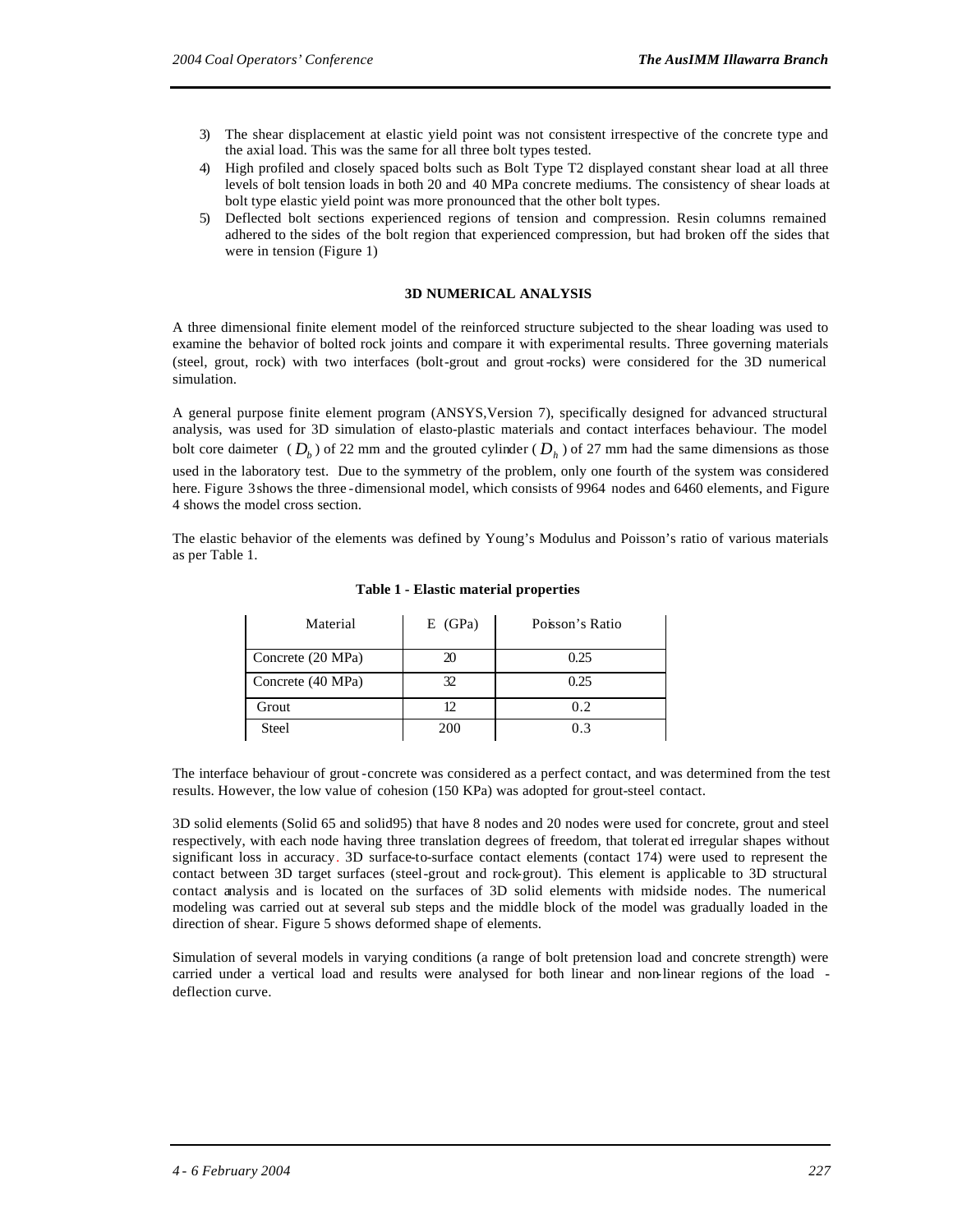

**Fig 3 - Three-dimensional image of the Fig 4 - Cross-section of the numerical model numerical model** 





#### **NUMERICAL RESULTS**

Comparison of the stresses developed in both 20 and 40 MPa concrete, with the bolt pretension loads of 20 and 80 KN at both pre -failure and post failure were examined. In both concrete strengths (20 MPa and 40 MPa), the increase in bolt pretension led to the increase in the tensile stresses in the axial direction of the bolt (Figures 6 and 7), and the compressive stresses reduced, this trend is more dominant in the linear region than post failure region.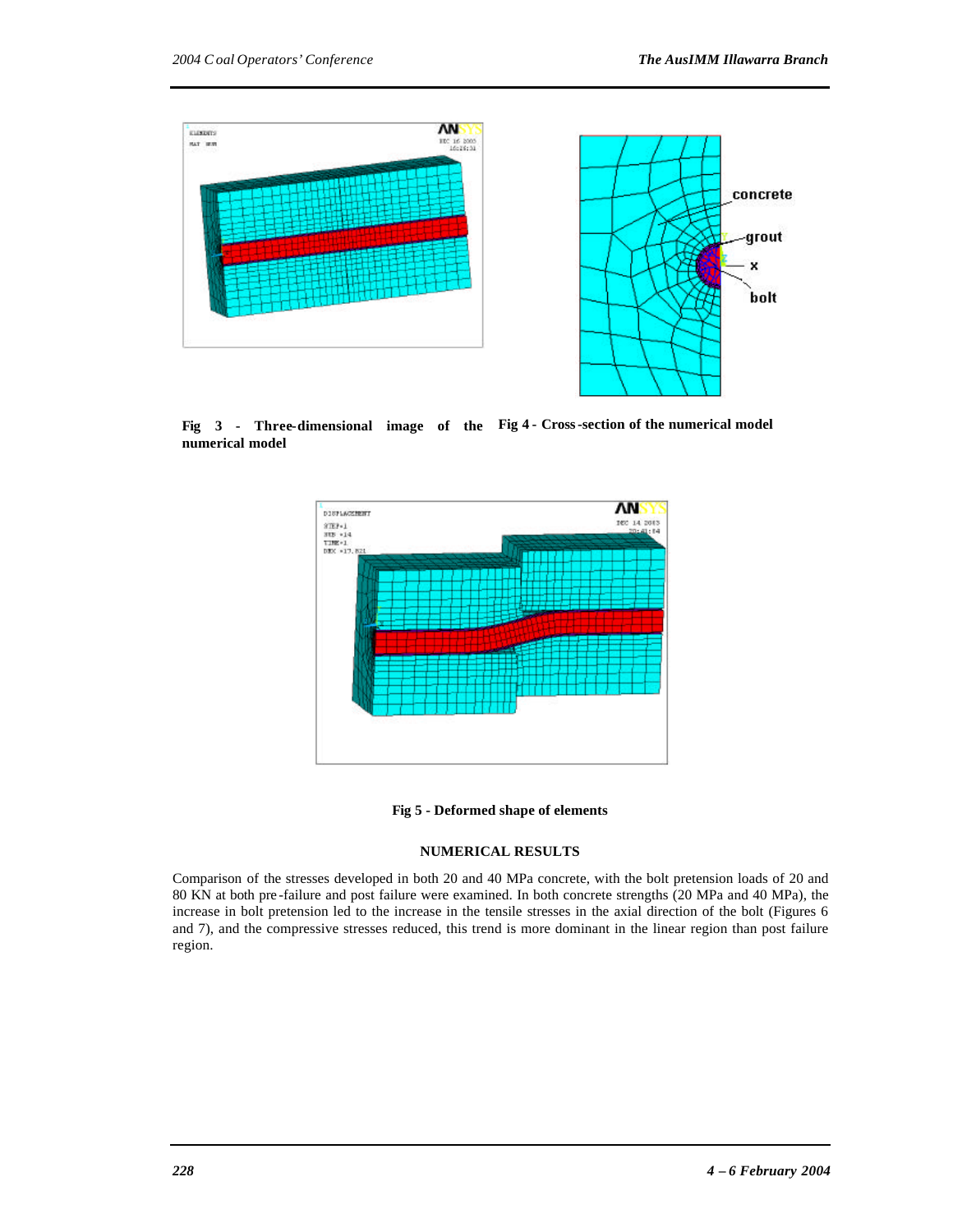

 **a - 20 KN initial tensile load b - 80 KN initial tensile load**





**Fig 7 - The stress contours along the bolt in 40 MPa concrete and in different pretension loads (a 20 KN and b 80 KN) in pre -failure region**

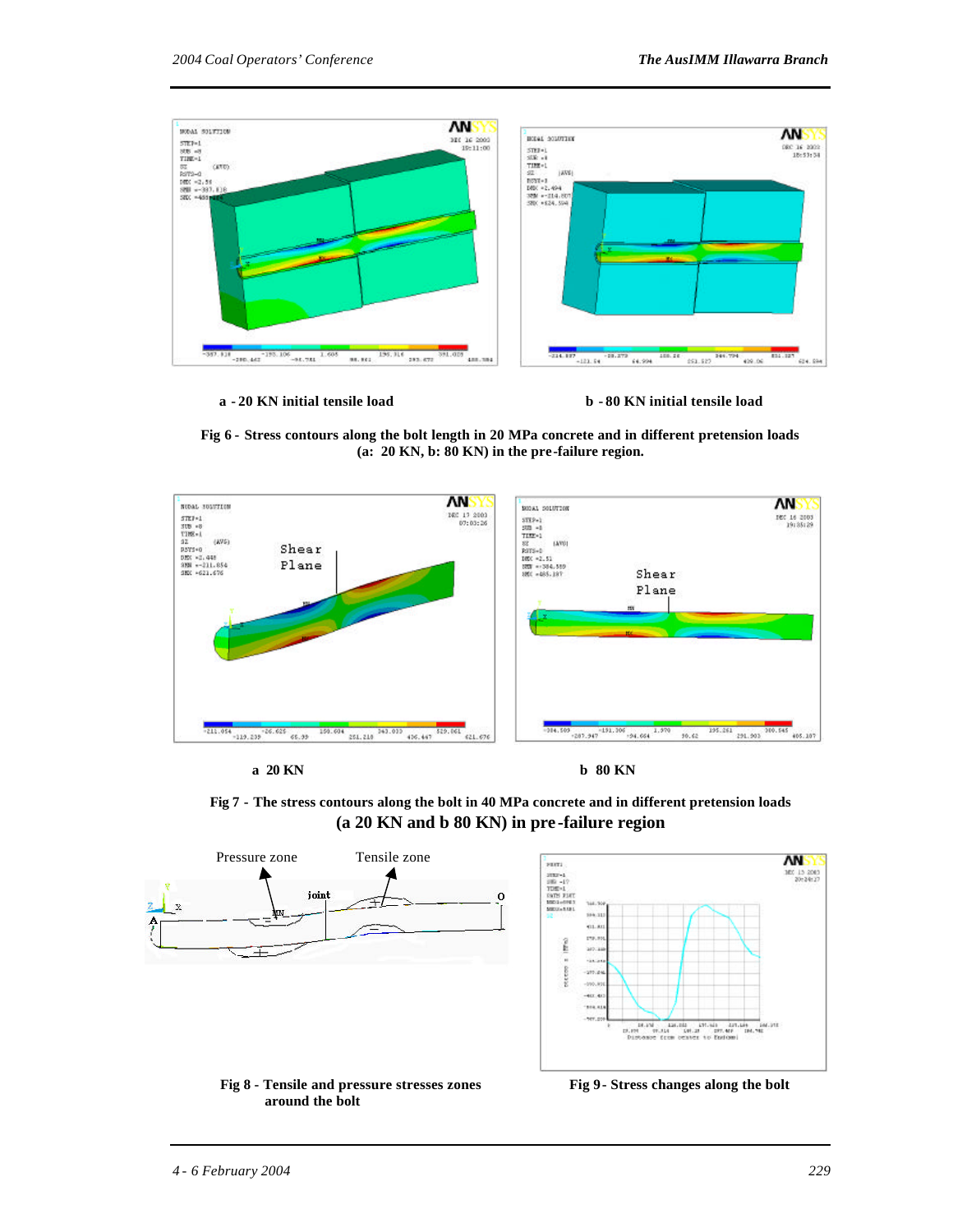Increasing the confining pressure causes a reduction in bolt deflection but this reduction, if it occurs prior to yield point, is not significant as demonstrated in both the experimental and numerical results. However, the effect of pretension in post failure has significantly affected bolt deflection and that is demonstrated in the numerical and experimental results. As can be seen from Figure 8 the stresses in the upper half of the bolt and towards the perimeter are tensile while it is compressive at the centre. However the stress conditions at the lower half section of the bolt is reversed. This can also be observed from the experimental results as shown in Figure 1. The degree of the changes in the post failure region is plotted in Figure 9. It can be seen that stresses in these zones are high and the bolt appears to be in a yield situation. The location of these stresses is shown in Figure 10. Figures 11 and 12 show the shear stress contours along the length of the bolt at different pretensions and different concrete strengths. The maximum shear stress is concentrated in the vicinity of the joint plane. These stresses slowly increased after beginning at the plastic deformation level and finally ending at a stable situation. By increasing bolt pretension load, the shear stresses were decreased in both concrete types (20 MPa and 40 MPa), causing an increase in the bolt resistance to shear. With increasing \shear loads, deflection in the bolt increases and plastic strain is created in critical locations in all materials. The situation of these strains and the rate of strain changes along the model are shown in Figures 13a and 13b respectively. Figure 13 b shows the rate of changes in plastic strain along the bolt. Contact pressure contours were found to decrease with increased the confining pressures and visa versa.



**a 20 KN b 80 KN Fig 10 - The stress contours along the bolt in 20 MPa concrete strength with different pretension l**





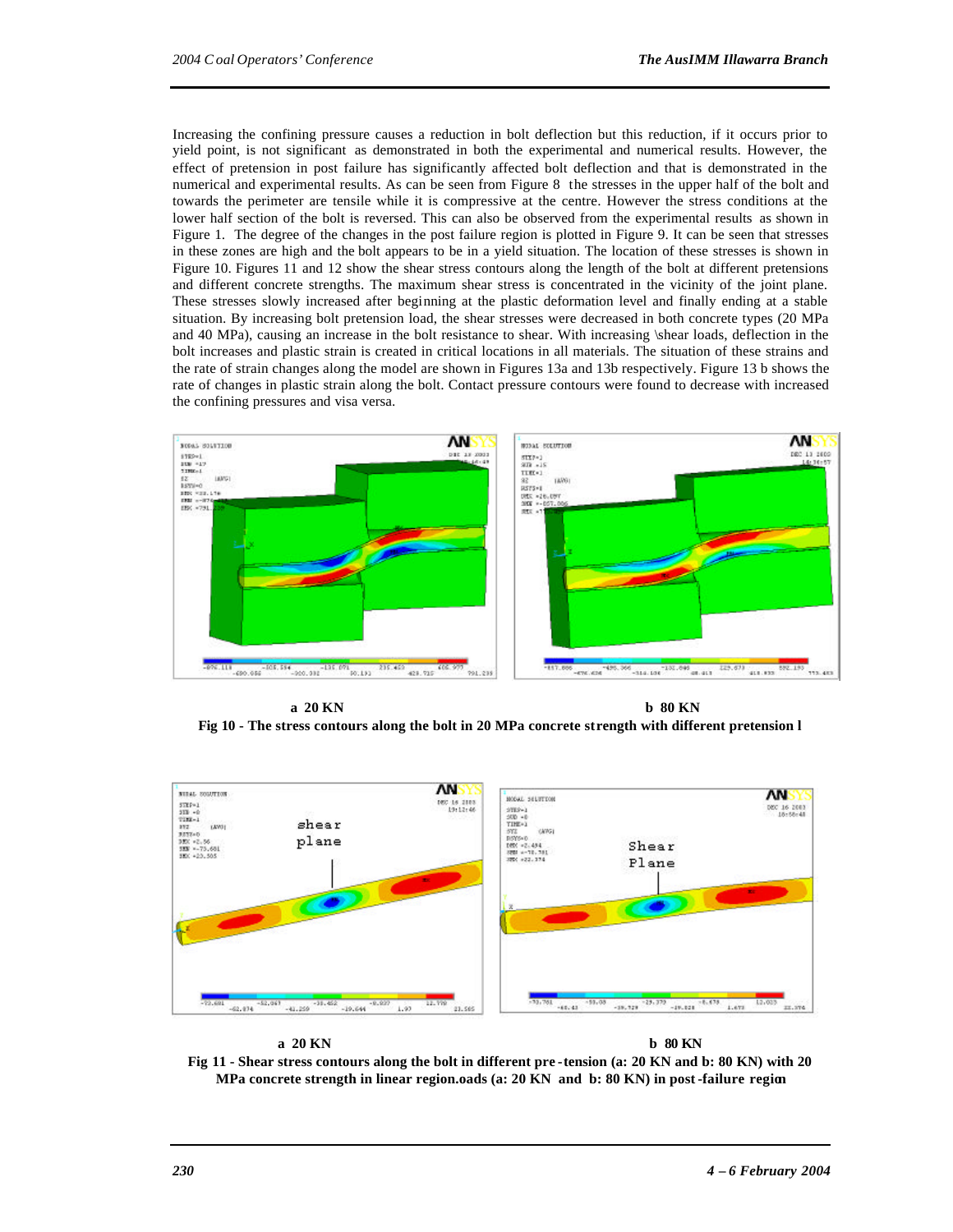

#### **a 20 KN b 80 KN**

**Figure 12 - Shear stress contours along the bolt in different pre-tension (a: 20 KN and b: 80 KN) with 40 MPa concrete strength in the post failure region**



 **a Plastic strain contour b Plastic strain changes**



Fig 14 displays the contact pressure contour between the bolt-grout interfaces. With increasing shear load contact pressure was found to increase. However, the increase of pretension has reduced contact pressure. In addition induced stresses are produced in concrete blocks causing it to fracture and fail. Minimum main stresses in the corners of concrete blocks that are affected by the steel pressure are show n in Fig 15. As it can be recognized, the stresses around the edges in this area are high and higher pressure can induce longitudinal fractures in concrete blocks. This was also recorded in the experimental results.